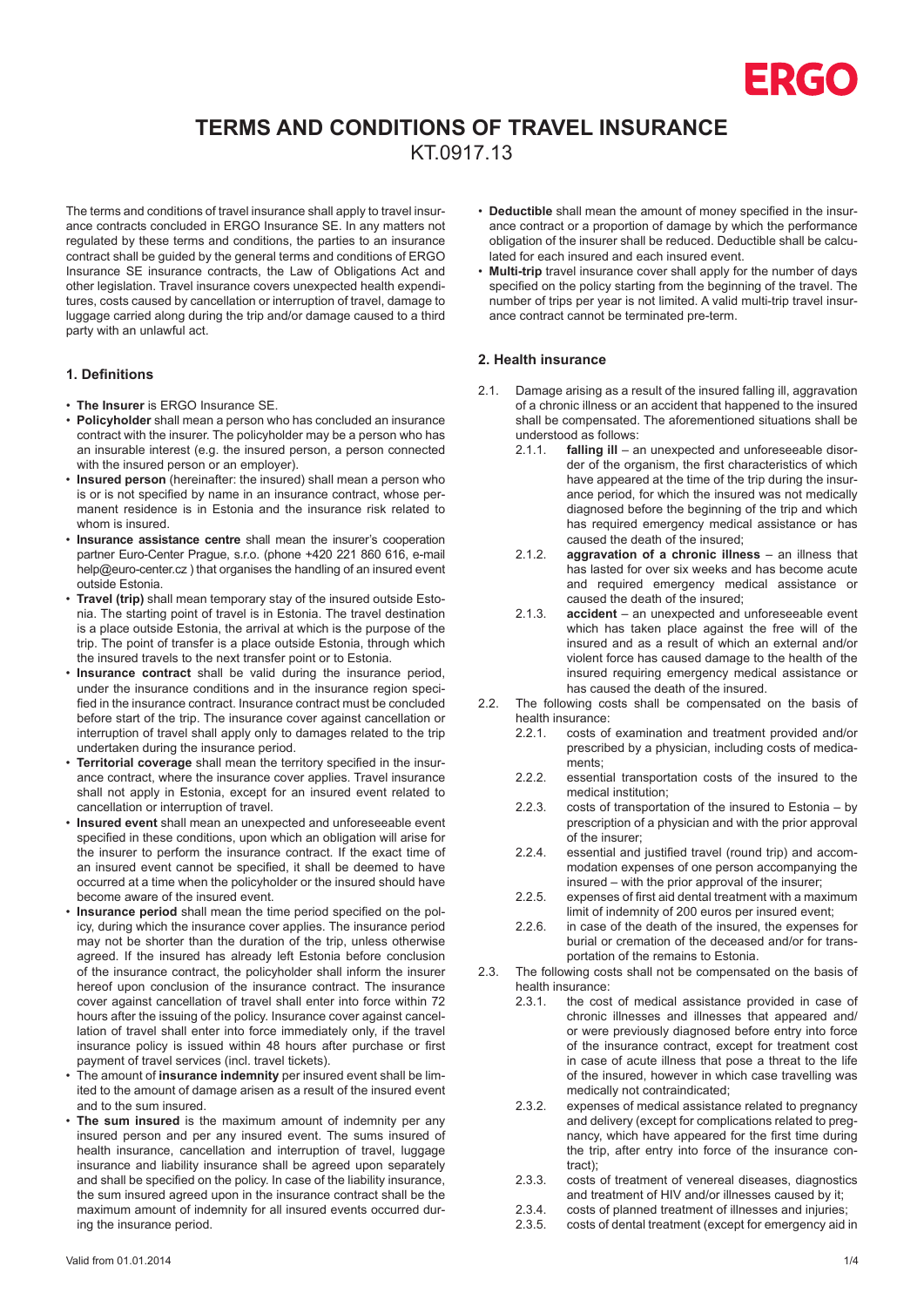case of acute toothache or accident);

- 2.3.6. costs of plastic and cosmetic surgeries;
- 2.3.7. costs for buying and repairing medical aids (glasses, hearing aids, prostheses, etc.);
- 2.3.8. costs of diagnostics and treatment of psychological illnesses and conditions (incl. stress, depression, anxiety disorder);
- 2.3.9. any medical assistance costs that are not related to any unexpected illness or accident;
- 2.3.10. costs for services and treatment that are not provided by a hospital, physician or a nurse;
- 2.3.11. treatment cost in Estonia or in another country, of which the insured is a resident;
- 2.3.12. costs that are compensated through the health insurance system;
- 2.3.13. search costs for a lost or missing insured person.
- 2.4. Validity of health insurance in case of dangerous hobbies,
	- sports and job (except for the activities specified in clause 2.5). 2.4.1. **Active holiday.** If the insured is engaged abroad in mountain hiking at an altitude of up to 5000 m (except alpinism and other types of mountain climbing requiring special equipment or hiking higher than 5000 m), hobby diving (up to the depth permitted with the license, however not deeper than 40 m), alpine skiing or snowboarding on marked trails of a winter sports centre; if the insured participates in an ATV-safari, in a ride or bike tour or in a walk or on an expedition to a pole, desert, jungle, wild or uninhabited area; is engaged in sailing (except for ocean sailing), surfing (incl. wave or kite surfing), water skiing or in other hobbies containing similar risks, the insurance cover shall apply only, if it has been agreed upon with the insurer and the policy specifies "active holiday".
	- 2.4.2. **Competitive sport.** If the insured is engaged in a foreign country in a competitive sport or participates in a training camp, the insurance cover shall apply only, if it has been agreed upon with the insurer and the policy specifies "competitive sport". Competitive sport is sport, the purpose of which is achieving success in a public sporting competition. Public sporting competition means participation in international, series, cup or league competitions and preparations for these competitions.
	- 2.4.3. **Physical labour.** If the insured is employed in a foreign country as a builder, car or bus driver, a worker in the forest management, agriculture or processing industry, a domestic worker, nanny, hotel attendant or is engaged in another job requiring physical effort, the insurance cover shall be valid only, if it has been agreed upon with the insurer and the policy specifies "physical labour".
- 2.5. Damage, which was caused to the insured in relation to insured events occurring in the following activities shall not be compensated for: aerial sport (incl. gliding, flying with an airframe, glider, hot air-filled balloon, etc.), bungee and parachute jumps, boxing (incl. kickboxing, Thai boxing, etc.), alpinism and other forms of mountain climbing (except for mountain hiking up to an altitude of 5000 m), auto and motor sport (including water motor sport), speed and downhill skiing, alpine skiing on slopes without trails or outside ski trails, rafting, diving deeper than 40 m, ocean sailing (if a port cannot be reached within three consecutive days), extreme sport (e.g. bike or snowboard tricks), working in a mine, on oil or gas rigs, working as a diver, member of a boat or plane crew, emergency, security or medical worker or holding other similar jobs, staying in a crisis area as an observer, participating in military action (incl. military missions, active service, etc.).

### **3. Cancellation of interruption of travel**

- 3.1. Cancellation of travel shall mean non-occurrence of a reserved or paid trip for reasons specified in clause 3.5.
- 3.2. Upon cancellation of travel, the cost of tickets included in the travel package, which have been paid for but not used, shall be compensated.
- 3.3. Interruption of travel is a situation where the insured arrives late at the starting point of the trip or deviates from the ini-

tial travel schedule, *inter alia*, does not arrive as planned at the destination point of the trip or back to Estonia for reasons specified in clause 3.5.

- 3.4. Upon interruption of travel, the following costs shall be compensated for:<br>3.4.1 reas
	- reasonable and justified accommodation and transport costs that were incurred to continue the trip or return to Estonia;
	- 3.4.2. cost of services included in the initial travel package, which have been paid for but not used (except for initial costs for the return to Estonia).
- 3.5. A reason for cancellation or interruption of travel shall be an unexpected or unforeseeable event as a result of which the insured cannot go on a planned trip or is forced to interrupt the trip. Damages incurred for the following reasons shall be compensated for:
	- 3.5.1. **an event happened to the insured, a person connected with the insured or their travelling companion** – unexpected illness, accident or death of the insured, a person connected with the insured (e.g. a family member) or a travelling companion (if the travel package has been reserved and bought for two). If the illness or accident happens to a family member of the insured, who had not planned to travel along with the insured, it is assumed that the unsound family member needs the assistance of the insured and accordingly the insured cannot go on the trip. For families travelling together, the costs of cancellation or interruption will be compensated for only to the family, whose family member incurred an insured event related to cancellation or interruption of travel;
	- 3.5.2. **delay or non-departure of the vehicle** delay or non-departure of the vehicle due to a technical failure, traffic accident or bad weather;
	- 3.5.3. **damage to the insured and their property**  the insured becomes a victim of a crime, damage is caused to the domestic assets of the insured. It is possible to choose supplementary insurance cover against the damages occurred for the following reasons;
	- 3.5.4. **natural disaster** route traffic changes e.g. due to an earthquake, landslide, volcanic eruption, hurricane, tsunami, flood, etc., or the transportation foreseen in the travel package is not operating;
	- 3.5.5. **change of flight plan** the air carrier changes the scheduled flight plan after the tickets have been paid for (except in cases, where the change of flight plan is caused by interruption of work or insolvency), overbooking of a plane, plane congestion at the airport;
	- 3.5.6. **other unexpected circumstances** the event (e.g. a concert, conference, etc.), being the purpose of the trip, is cancelled; there are setbacks at the destination of trip (e.g. illness of the host) or there are other unexpected and unforeseeable events (except for as set out in clause 3.8 and 6).
- 3.6. If it is not possible to associate the damage and costs arising from cancellation or interruption of travel with a specific insured person, the shares of all insured persons shall be deemed to be equal in terms of common costs.
- 3.7. If the return to Estonia is delayed due to interruption of travel, the insurance period shall be extended by 48 hours.
- 3.8. On the basis of trip cancellation or ineterruption insurance, the following damage shall not be compensated for:
	- 3.8.1. damage, the reason for which has appeared before entry into force of the insurance contract;
	- 3.8.2. damage that was created because the client has quit or cancelled the trip for financial considerations or due to professional duties (e.g. the employer withheld the holidays or has cancelled the holiday);
	- 3.8.3. losses caused by worsening of an illness or consequences of an injury or continued treatment of the illness which appeared before entry into force of the insurance cover against cancellation of travel;
	- 3.8.4. such proportion of damage that shall be compensated for by a travel agent and/or transport company or which is subject to compensation on the basis of other contracts and/or other persons pursuant to the procedure provided by law;
	- 3.8.5. damage that was incurred because not enough time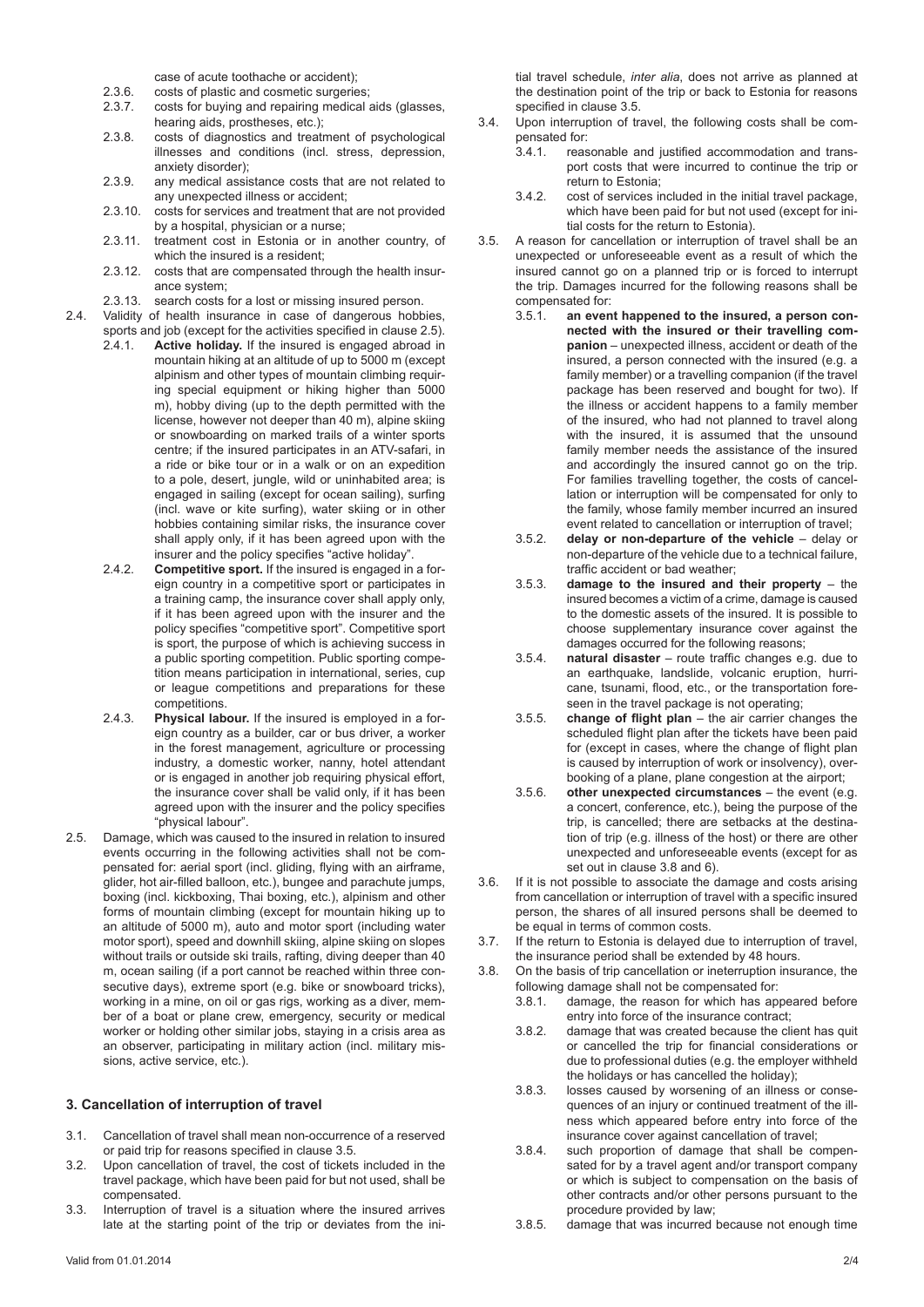was taken to arrive at the starting point or transfer point of the trip – traffic conditions, bad weather, time necessary for security check, minimum time necessary for the transfer, etc., were not taken into account;

- 3.8.6. cost of food and drinks;<br>3.8.7. costs for the repair of costs for the repair of a vehicle and for storing its remains, as well as costs on transportation (incl. back to Estonia);
- 3.8.8. losses caused by incomplete travel documentation or the fact that these were poorly drawn up;
- 3.8.9. requirements arising from insolvency or bankruptcy of a travel company or transport company.

## **4. Luggage insurance**

- 4.1. Luggage shall be understood only as the belongings and clothes for the personal use of the insured that the insured has taken along on a trip, except for the items, specified in clause 4.4, to which the luggage insurance shall not be extended.
- 4.2. The following is deemed to be an insured event and the damages shall be compensated for if incurred for the following reasons:
	- 4.2.1. **theft or loss** loss incurred due to theft or robbery of luggage or loss of luggage which was left under the supervision of a transport or accommodation company;
	- 4.2.2. **damage** the luggage is damaged while being left under the supervision of a transport or accommodation company. It is possible to choose supplementary insurance cover against damage occurred for the following reason;
	- 4.2.3. **delay** late arrival of luggage at the point of destination or transfer point in a foreign country by more than four hours.
- 4.3. Damages shall not be compensated for, if caused by violation of the diligence obligation of the insured or safety requirements of the luggage insurance.
- 4.4. Luggage shall not be understood as precious metals and stones (incl. jewellery made of them), works of art, unique and antique items, collections, items of fragile porcelain, marble, glass and clay, motor vehicles (incl. trailers, caravans, water craft, etc.) and their spare parts; cash, bankcards, securities and documents (except for passport, ID-card and driving licence), souvenirs, manuscripts, photos, plans, drawings, animals, plants, seeds, medicaments, musical instruments, product and goods samples, tools.
- 4.5. The following shall be insured on the basis of luggage insurance:
	- 4.5.1. if the luggage becomes unfit for use or is lost, its market value before the insured event;
	- 4.5.2. reasonable and justified cost of issuance of passport and other essential documents required for continuing the trip;
	- 4.5.3. cost of essential convenience goods bought due to delay of the luggage in the amount of up to 25% of the sum insured of the luggage insurance.
- 
- 4.6. Safety requirements of luggage insurance are as follows:<br>4.6.1. the insured shall provide reasonable monitoring the insured shall provide reasonable monitoring of the luggage;
	- 4.6.2. in a vehicle, the items may not be in a visible place, but in a locked luggage compartment; In case there is no luggage compartment, the items may not be left in the passenger compartment;
	- 4.6.3. it is prohibited to leave the luggage unattended in a vehicle or trailer overnight (22.00 – 06.00);
	- 4.6.4. electronic devices (incl. computers, photo equipment, mobile phones, etc) and eyeglasses may not be handed in to the common luggage compartment of the means of transport (so-called checked luggage) and these may not be left unattended in a vehicle;
	- 4.6.5. the luggage may not be placed in the custody of a person not authorised for this.
- 4.7. If the insured recovers the lost luggage or a part thereof after compensation, the insured must immediately transfer or repay to the insurer the corresponding part of the insurance indemnity. Essential convenience goods bought due to delay of the luggage must be returned after compensation to the insurer, if

the insurer so requests.

- 4.8. On the basis of the luggage insurance, damage that results from the following reasons shall not be compensated:
	- 4.8.1. normal wear and tear of and scratches to the luggage;
	- 4.8.2. caustic, smeary or flammable substance found in the luggage;
	- 4.8.3. bad weather;<br>4.8.4. use of the ite
	- use of the items contained in the luggage, including sports equipment;
	- 4.8.5. delay of luggage in Estonia.
- 4.9. On the basis of luggage insurance, the insurer shall not compensate for such part of the damage which the transport company shall compensate for.

# **5. Liability insurance**

- 5.1. Unlawful damage, caused to a third party by the insured, shall be compensated for. The damage shall be compensated, if the insured is guilty of causing the damage and/or is responsible for the caused damage pursuant to law or if the unlawful act was commenced during the insurance period and in the area specified in the insurance contract. Also the necessary legal assistance costs (the amount spent on legal assistance, expert assessment and legal proceedings upon handling of claims) shall be compensated for, if these are necessary for evidencing absence of liability of the insured or for identifying the circumstances related to damage. Only such legal assistance costs which are previously agreed upon with the insurer shall be compensated. Damage is compensated for in cash.
- 5.2. The following shall not be compensated for:
	- 5.2.1. claims based on unearned income or non-proprietary claims;
	- 5.2.2. claims arising from the business activity of the insured;
	- 5.2.3. claims arising from an act performed without due authority;
	- 5.2.4. claims arising from unjust enrichment;<br>5.2.5. claims arising from risk liability (incl. s
	- claims arising from risk liability (incl. source of larger threat) and producer liability;
	- 5.2.6. claims, which are based on the events that caused the damage, of which the insured and/or the policyholders were aware of before conclusion of the insurance contract;
	- 5.2.7. claims caused by the intent, dishonesty of the insured; intentionally committed crimes and their actions committed under the influence of alcohol, drugs, toxic substances, etc.;
	- 5.2.8. contractual liability of the policyholder, obligations assumed under the contract (incl. guarantees issued in writing or otherwise, etc.);
	- 5.2.9. mutual claims between the insured and the persons connected with them;
	- 5.2.10. claims arising from labour, service or family law disputes;
	- 5.2.11. claims arising from damage caused to the property that is in the administration or possession of the policyholder and/or the insured or rented, leased, borrowed, etc. by them;
	- 5.2.12. claims caused by a land, water or air vehicle that belongs to, is rented, leased, borrowed, hired and/or driven by the policyholder and/or the insured;
	- 5.2.13. claims caused by radioactive, radiated, toxic or explosive substance;
	- 5.2.14. claims arising from contamination and/or pollution;<br>5.2.15 claims arising from lawful fines interest late pena
	- claims arising from lawful fines, interest, late penalty imposed on the insured or the injured party and other punishments to be added to damage;
	- 5.2.16. claims arising from asbestos dust, diethylbestrol (DES), dioxin or acquired immune deficiency syndrome (AIDS), medicaments and communicable diseases.
- 5.3. If the insured has come to an agreement with the claimant or has already refunded the claim or the part of it, the insurer shall not consider it to be binding to the same, if the amount of claim is not verified and/or compensation obligation of the insured is disputable.